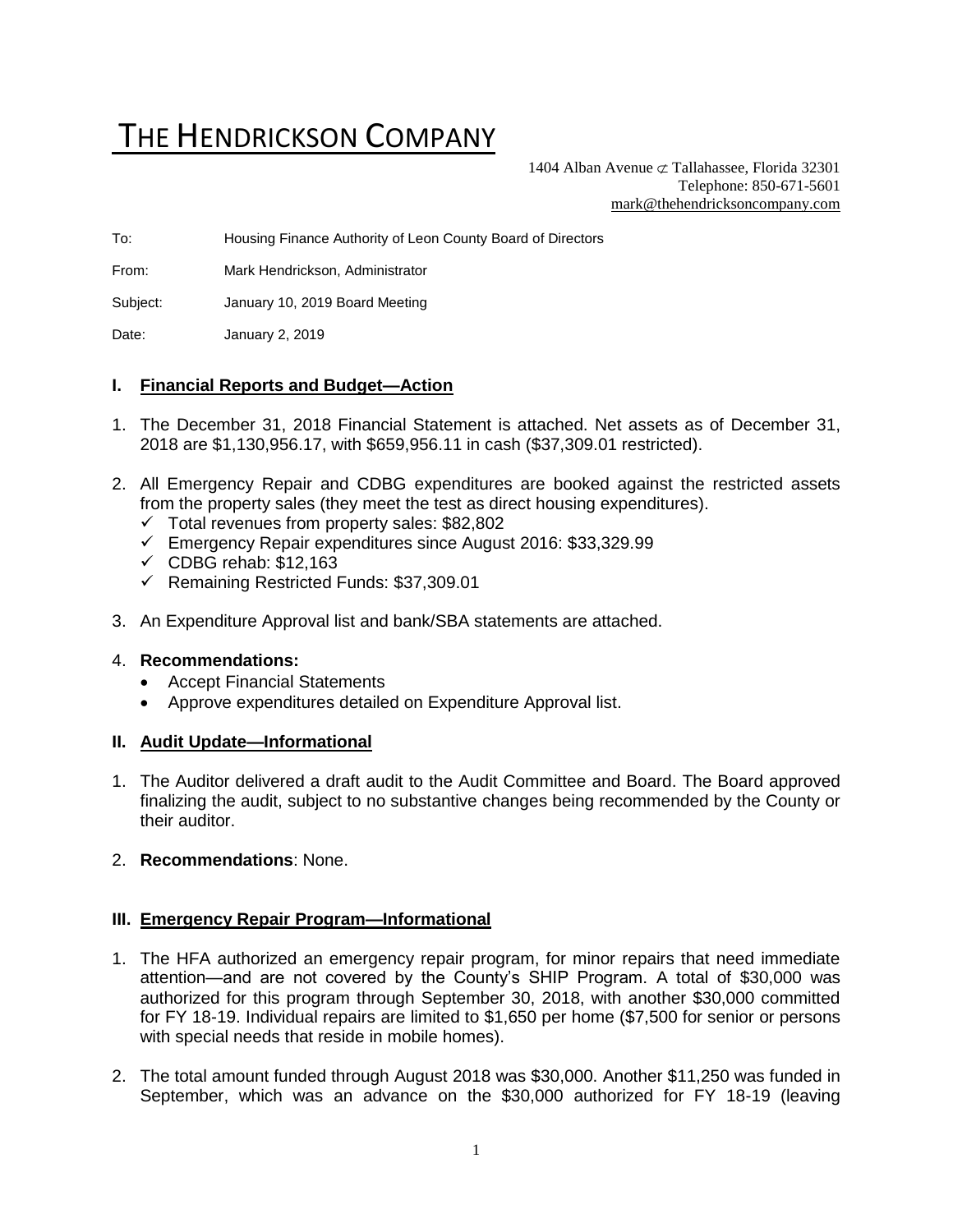\$18,750 available for remainder of fiscal year). Another \$6,331 has been expended by the County, \$3,700 allocated, and \$1,170 recaptured (SHIP)—leaving a balance of \$9,889.

- 3. A new spreadsheet has been created for all repair costs incurred towards the \$30,000 authorized for this fiscal year. Due to its size, it will be emailed this month.
- 4. **Recommendation:** None.

## **IV. Real Estate—Informational**

- 1. The Real Estate Division is responsible for selling surplus properties designated for affordable housing, with proceeds of the sale coming to the HFA.
- 2. Sales of six properties generated total revenues to the HFA of \$82,802.
- 3. At the April meeting, the Board directed the Administrator to develop a proposed marketing strategy for selling the properties to non—profit organizations. That work is in progress. Due to the lack of response on previous advertisements it was determined that MLS listings would be necessary—which required a County procurement process to select a broker.
- 4. The County conducted their procurement process which resulted in the selection in September by the BOCC of Ketchum Realty. County staff indicated that they hope to have a contract in place by December 7. **As of January 2, 2019, no contract had been executed.**
- 5. At the November HFA meeting, the Board committed up to \$6,000 for the payment of upfront fees required by Ketchum Realty (matching the County investment). The HFA also authorized working with the County to determine which properties warranted the payment of an upfront fee.
- 6. Mr. Rogers and Ms. Leigh have visited the properties. After Ketcham Realty is engaged, a meeting will be set up to develop a strategy which would include marketing for sale in general, and targeted marketing to non-profits that would develop affordable housing. Their analysis will also guide the determination of which properties are worth the investment of the upfront fee to Ketchum Realty.
- 7. Ms. McGhin indicates that the Dykes Road property is still under contract for \$25,000, with an extension for closing granted until January 30. The borrower is moving through VA loan qualifying.
- 8. A current list of available properties is attached.
- 9. **Recommendation**: None.

## **V. Legal Update—Informational**

- 1. Counsel participated in negotiations with the Escambia County HFA and reviewed and approved the new Interlocal Agreement and Area of Operations Agreement that will go to the Leon County BOCC.
- 2. **Recommendation**: None.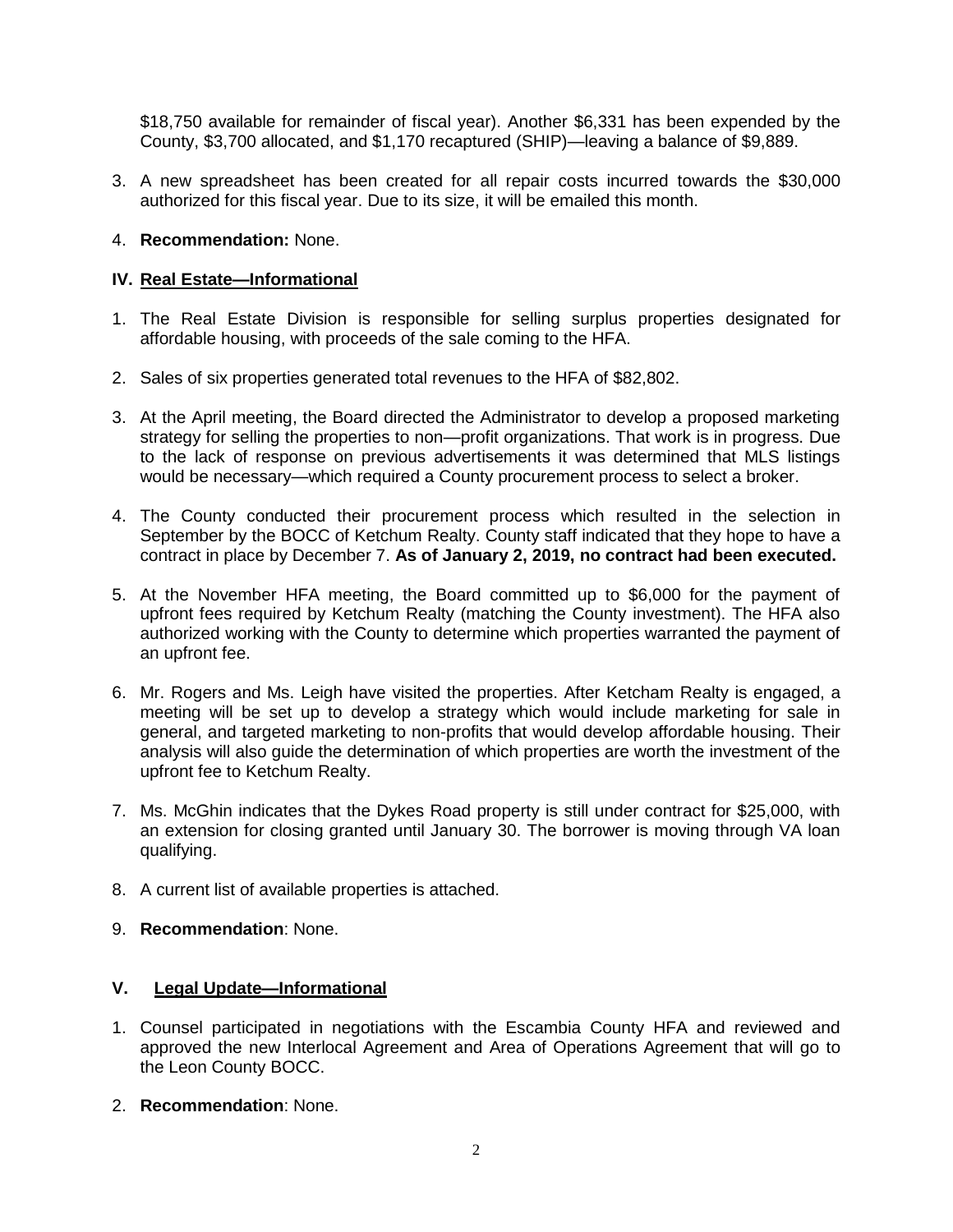## **VI. To-Do List—Informational**

| <b>To-Do Item</b>                                                  | <b>HFA</b>     | <b>Admin</b>   | CAO | <b>SL</b> | <b>NBN</b> | <b>Status</b>                  | <b>Completed</b> |
|--------------------------------------------------------------------|----------------|----------------|-----|-----------|------------|--------------------------------|------------------|
| <b>Prior to October 2015 Meeting</b>                               |                |                |     |           |            |                                |                  |
| Set date for Stakeholders Meeting. At                              | $\mathsf{X}$   |                |     |           |            | Administrator                  |                  |
| June 2018 meeting, staff directed to move                          |                |                |     |           |            | evaluating                     |                  |
| forward with the concept                                           |                |                |     |           |            |                                |                  |
| December 2016                                                      |                |                |     |           |            |                                |                  |
| HFA to seek additional donations of                                | $\overline{X}$ |                |     |           |            | In progress                    |                  |
| property from lending institutions. Mr. Gay                        |                |                |     |           |            |                                |                  |
| volunteered to draft letter and provide                            |                |                |     |           |            |                                |                  |
| lender contacts.                                                   |                |                |     |           |            |                                |                  |
| February 2018                                                      |                |                |     |           |            |                                |                  |
| HFA DPA Loans: The Board requested                                 |                | $\overline{X}$ |     |           |            | On hold                        |                  |
| that contact with borrowers that appeared                          |                |                |     |           |            |                                |                  |
| to be in violation of agreement be                                 |                |                |     |           |            |                                |                  |
| contacted with report back to HFA Board in                         |                |                |     |           |            |                                |                  |
| June                                                               |                |                |     |           |            |                                |                  |
| <b>April 2018</b>                                                  |                |                |     |           |            |                                |                  |
| The Board directed the Administrator draft                         |                | X              |     |           |            | In progress.                   |                  |
| a proposed policy for Board consideration                          |                |                |     |           |            | Awaiting                       |                  |
| on ways to market the properties to non-<br>profits at a discount. |                |                |     |           |            | County contract<br>with Broker |                  |
| <b>June 2018</b>                                                   |                |                |     |           |            |                                |                  |
| Chairman Lewis directed the Administrator                          |                | $\mathsf{X}$   |     |           |            | Lenders                        |                  |
| to invite lenders to the September HFA                             |                |                |     |           |            | indicated they                 |                  |
| meeting                                                            |                |                |     |           |            | would attend                   |                  |
|                                                                    |                |                |     |           |            | meeting when                   |                  |
|                                                                    |                |                |     |           |            | focused on                     |                  |
|                                                                    |                |                |     |           |            | increased loan                 |                  |
|                                                                    |                |                |     |           |            | volume                         |                  |
| November 2018                                                      |                |                |     |           |            |                                |                  |
| The Board directed Mr. Hendrickson to                              |                | $\overline{X}$ |     |           |            | FHC staff not                  | Rescheduled      |
| schedule a brief training at the December                          |                |                |     |           |            | available for                  | for January      |
| meeting on Community Land Trusts, to be                            |                |                |     |           |            | December. Will                 | 2019             |
| conducted by the Florida Housing Coalition                         |                |                |     |           |            | be available in                |                  |
|                                                                    |                |                |     |           |            | January                        |                  |
| December 2018                                                      |                |                |     |           |            |                                |                  |
| The Board directed Mr. Hendrickson to                              |                | X              |     |           |            | On agenda                      | Done             |
| place the 2019 calendar on the January                             |                |                |     |           |            |                                |                  |
| 2019 agenda                                                        |                |                |     |           |            |                                |                  |

## **VII. State Legislative Update—Informational**

1. The 2019 legislative session begins in March. The new Senate President will be Bill Galvano (Bradenton) and the new House Speaker will be Jose Oliva (Miami). Senator Galvano has been a long-time supporter of housing funding. Rep. Travis Cummings (Clay County) was named House Appropriations Chairman and Rep. Jay Trumbull is the TED Appropriations Chair. In the Senate, Senator Rob Bradley is Appropriations Chair, and Senator Travis Hutson is the TED Appropriations Chair.